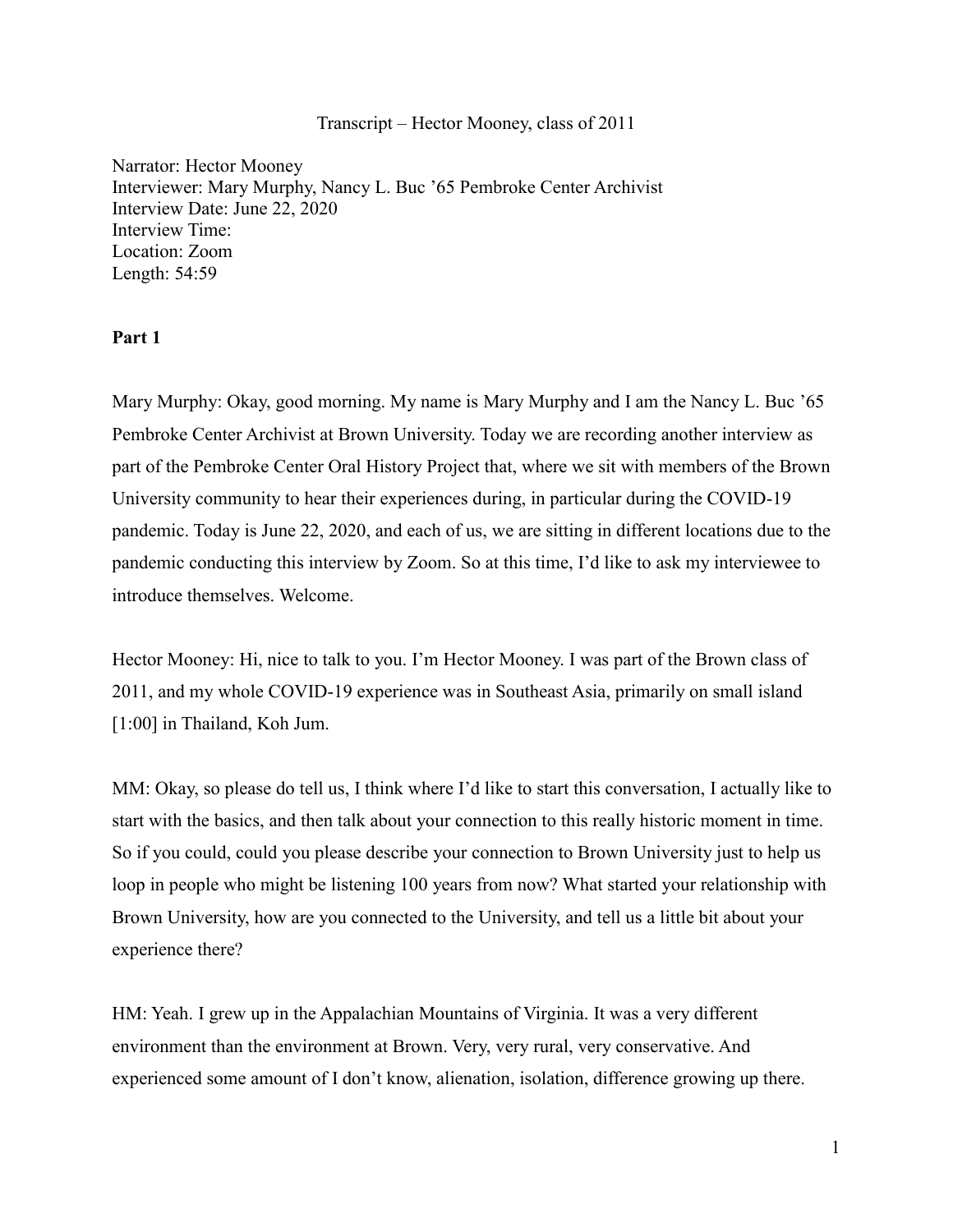And when I heard about Brown in high school, it seemed like a really different sort of environment [2:00] in terms of its intellectual orientation, its political affiliations, that sort of thing, and that kind of opportunity really drew me in. So I heard about Brown in 2006, yeah, and applied and began attending Brown in 2007 where I majored in American Studies, or still called American Civilization at that time, and graduated in the class of 2011 and have remained very active in Brown things since then. A lot of, all my friends, most of my roommates are still people from Brown. I travel with people from Brown, including on this trip. I attend the reunions and alumni events and all sorts of things. Brown has very much permeated my life for the last nine years.

MM: Can I ask you just a quick question before we move on to the current moment? What was the transition like for you coming to Brown [3:00] from where you grew up? Was that a difficult transition to come to Providence, to urban cent, somewhat urban center on the, you know, on the East, East Coast, you know, in quotes, all that stuff? What was that transition like for you?

HM: You know, I think I experienced a kind of a few levels. I think there was the initial sense of like, I feel like so much more at home here. I feel like so happy to like meet my people. Because back in Appalachia, I was kind of involved in a sole, lonely effort of political protests against, you know, like war things and things like that, but didn't really get a whole lot of traction in the place I was from, where a lot of the political affiliations were very different. And for me, as somebody who's just coming into my like LGBTQ identity, I found a lot of connections at Brown where that stuff was much more talked about, [4:00] much more open. I really started to find a voice for describing things like my gender that I just had no access to back in Appalachia. However, some things that were sort of difficult about it is when I was at Brown, it probably still to this day, there was a phenomenon that people would talk about called the "Brown Bubble," referring to the feeling of like Brown being somehow separate from the community around it being you know, this, this kind of like bastion of privilege and ivory tower whatever. And the references to that on campus were sometimes a little bit, a little bit hard for me to understand because so much of my lived experience happened at a place entirely outside of that. And so people who talked about being in a bubble for their, for that experience and for their whole lives, I was like, I can't really connect with this because I very much did not grew up in a bubble.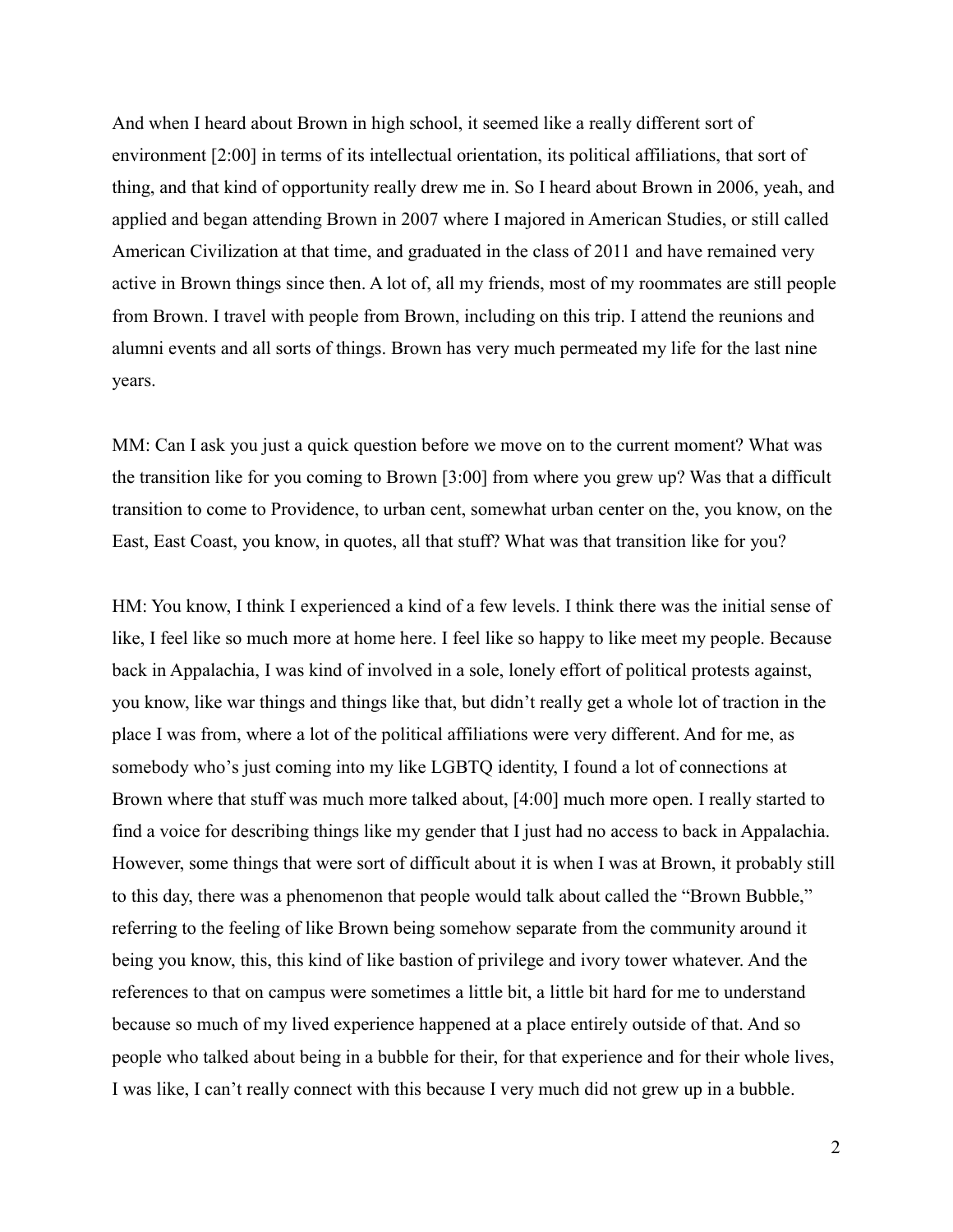[5:00] I grew up in, in the rural south, and it was an entirely different environment. And so I sometimes really felt the difference from my peers where they were, you know, really embedded in that kind of talk.

MM: And could you just share a little bit about your parents are, are they college educated themselves? And do, they didn't have any connection to Brown did they? Or do they?

HM: No. My parents went to college in Virginia, but they have no connection to Brown. Nobody in my family did. My dad worked as a judge and my mom worked on various jobs at the local community college. And I have three older siblings. All five of them went to college in Virginia, and I was thoroughly sick of Virginia at that point in my life, and I kind of broke the combination so to speak, and headed [6:00] up north.

MM: Okay. And then one last question about your experience on campus. Did you affiliate or participate in any on campus groups dealing with Gender and Sexuality Studies or commu, LGBT community at all? Any groups on campus that maybe touched your life?

HM: Yeah, I participated in a queer Alliance and there was a subgroup within it. QPAC – Queer Political Action Committee, I guess. And we were one like, specific way it intersects with my life is we were doing an event where we were like, it was for national like coming out day or something. And we were doing an event for it and putting fliers out about it. And I realized that I was, you know, putting out literature about this event event, but I had never actually had that experience of coming out to my own [7:00] parents. And so the fact that I was doing that, but hadn't done it in my own life, it kind of was the push for myself to actually, like have the conversation rather than it being, you know, a silent assumption that they might have had about me. And to be a little bit more vocal about my identity, rather than just having like a side of me that existed at Brown and another side of me that I brought back home, which I think is a kind of split between the self that many people at Brown and beyond navigate.

MM: Do you want to share any bit about what that experience was like talking to your parents at all or do, or do you want to leave that as a private?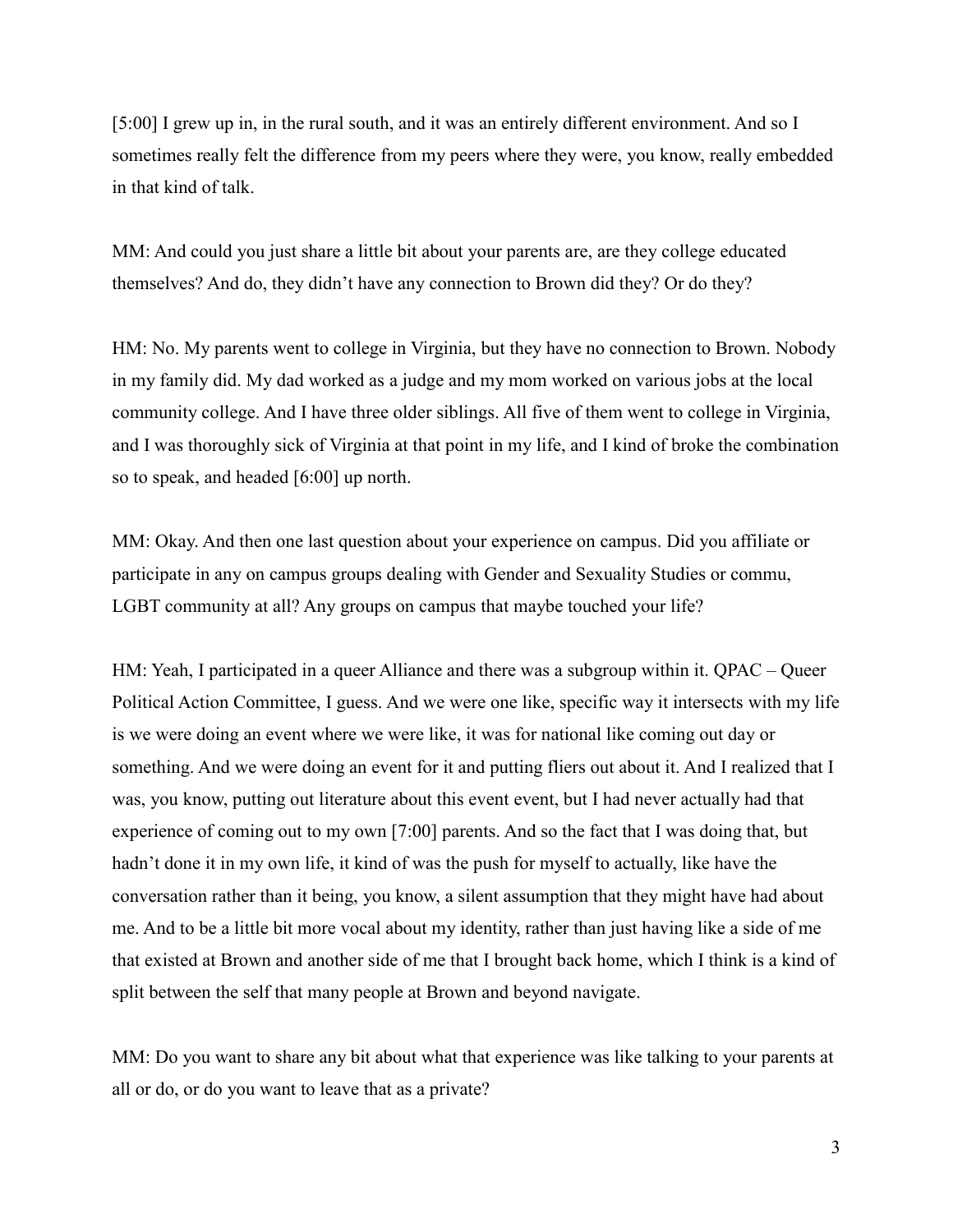HM: No, it's okay. The, when, when I came out to them I was coming out as gay or bisexual, some ambiguous space in between there, and their reactions to it were mixed, I'd say. [8:00] You know, reacting with a positive response, but also a bit measured. Like, I don't know how other people are going to respond to this, or wanting to kind of end the conversation like, "Okay, that's okay. We kind of knew. Let's move on." I think that in the time since then, they've become more, they've become much more vocal, much more supportive in issues like that. But I think, I think to some extent it was impacted especially at the beginning, by a bit of a generational divide in that my talking about these things of my life, of things like gender and sexuality, were just like, not the kind of conversations they normally had with anybody, including my straight siblings. And so to go into that kind of place for conversation where really talking about any sexuality might have been sort of taboo, you know, it was, that was sort of like interesting [9:00] territory I went into, and I realized that for any LGBTQ youth, you're having a conversation that many of your, your straight siblings never even have to think about.

MM: Yes, this is very interesting and totally aside from COVID-19. I am a straight sibling of a gay man, so, you know, we've kind of where we were going through that as a family in the early '90s in our family. And so I'm definitely connecting to what you're saying here about where you have to like forge these very deep conversations with your sibling and I think that's really an important piece that you're sharing.

HM: Yeah. And in the time since then, my understanding of my identity has changed even more to now identifying as gender non binary, and to some extent, sometimes in my life, of appearing or living as somebody who may be classified as more feminine. I don't want to say as a woman or as a man, because I don't completely identify with those categories. But for anybody who knows me, [10:00] the, how I'm existing with my gender is something beyond "man" as somebody might have once assumed.

MM: Okay. Well, so we're having a little bit of frozen, your my view of you is a little bit frozen. Oh wait, you're back. Okay, so let's just give it a moment to pause.

HM: Okay, I can restart the call or something if that would be better.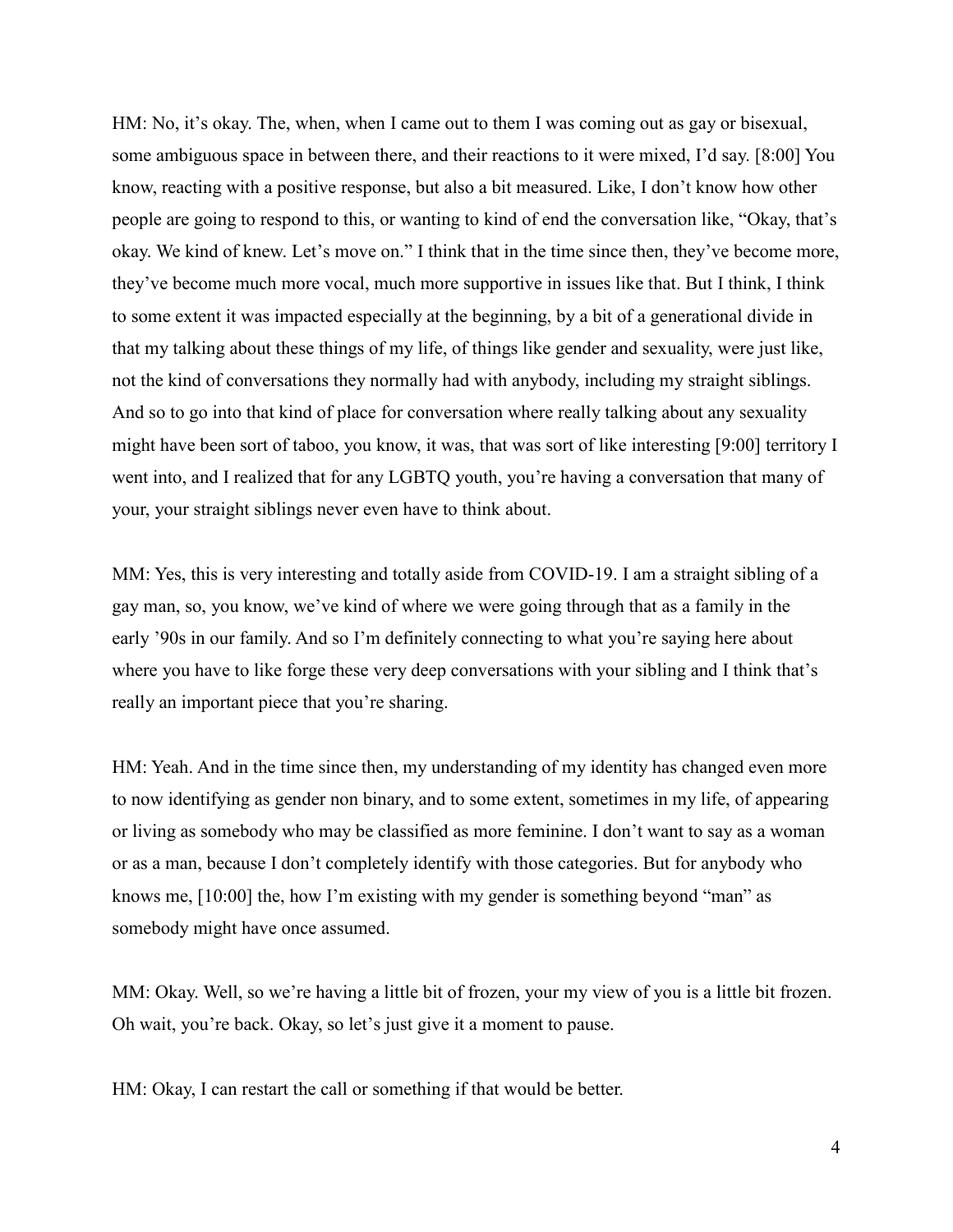MM: I think, perhaps yes. I think I'm going to stop the recording now. I'm going to just if you'll hold for me, I'm going to stop the recording, stop the meeting, let it convert and call you back. So give me just about five minutes if that's okay.

HM: Yep.

MM: Okay, thank you. I'll be back with you just momentarily.

HM: Okay.

# **Part 2**

MM: Okay, okay, continuing our conversation and let's, let's move to, to you going to Southeast Asia. Let's start let's put you in context of where you were as the pandemic touched your life like it has touched all of our lives. So if you could please tell me the story of how you got to where you were.

HM: Yeah. I really love to travel. I go on a big international trip basically every year. And that is definitely something I can trace to my experience at Brown also, because I was not worldly at all before I went there, but it really kind of opened my eyes to the world and through the opportunity I had doing study abroad when I was at Brown in Scotland, I really started to become a huge enthusiast for international travel.

So five months ago, I set off for a long trip of maybe [1:00] three months through Southeast Asia, going to Malaysia, Thailand, Laos, and Cambodia. And that experience was supposed to last for about two months and then I was going to go for the last month on to Japan and Hawaii, and then back to United States. And so when I first left for Southeast Asia in mid-January, I had just started hearing about COVID-19. It didn't even have a name at that point, but I had just started to hear about it. And I remember on my flight out of the United States, I was at the very tail end of a cold, and I had this nasty sounding congestion. And I remember thinking then, and just like a few days later, or a week later as the news started to increase, I was like, oh,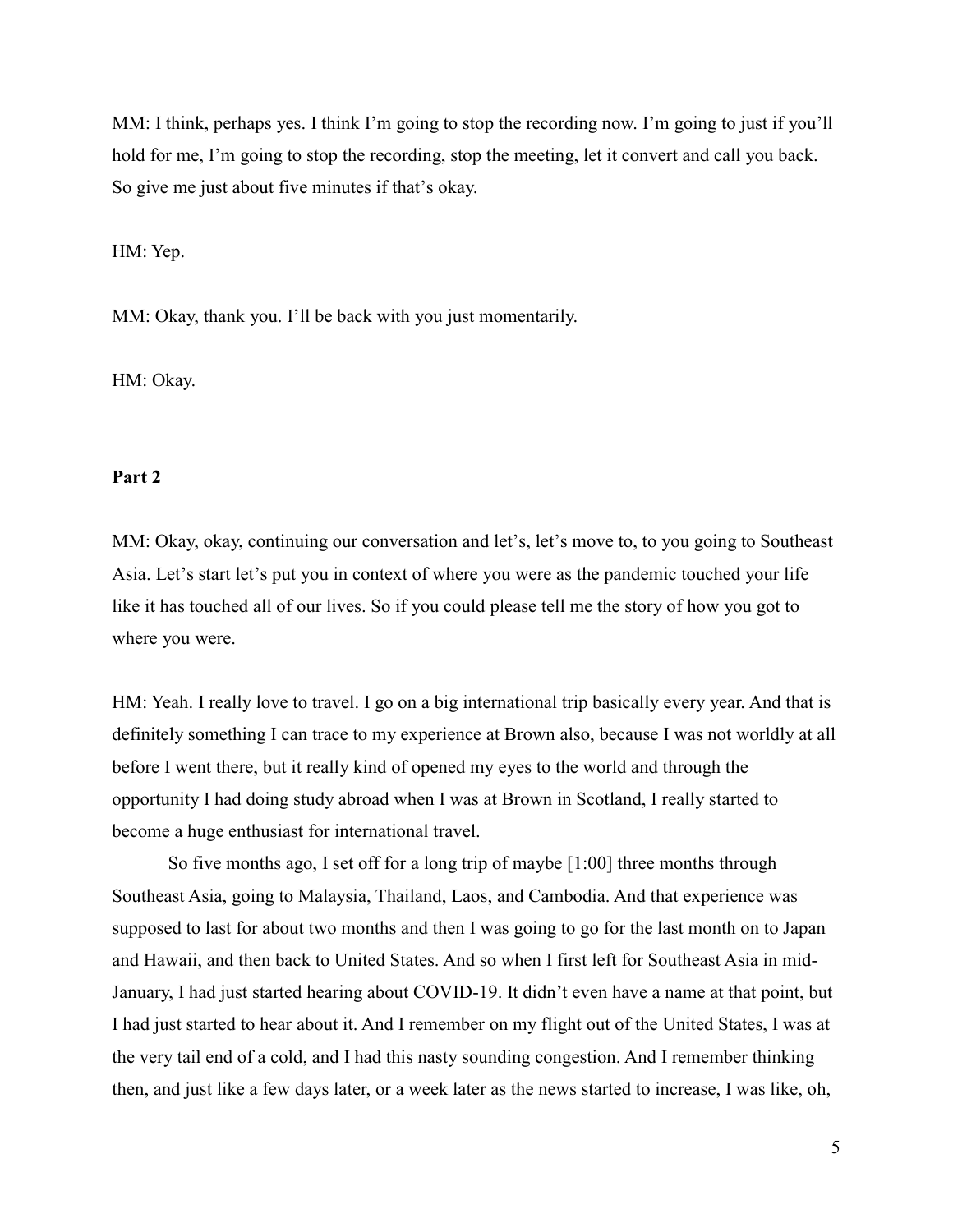I'm really glad that the, [2:00] the talk of the, of the illness wasn't that much at that time because I sounded really scary even though I really wasn't sick anymore. I just had that congestion. And probably everybody would have been terrified of me. And I would have been kicked off the plane or something. And I remember having that thought, you know, just like a week later, still in January. So I was starting to hear, I was starting to hear about it even before I left, but obviously, what it was going to become, the severity of it, I had no clue at that point. I just knew that it was, it was beginning.

MM: So you were able to try, so it's like now I'm like, oh my gosh, you were able to get on a plane so you know, now everything's changed. But you weren't able to get on the plane.

HM: Yeah, at that point in mid-January, I think this was about January 21 or something, there was pretty much nothing going on with flights and so I [3:00] definitely got to Malaysia like no problem, which is where my trip began. However, I definitely started then in that last week of January, very beginning of February, the pandemic was already starting to change things in Malaysia.

MM: And how long were you in Malaysia again? I'm sorry.

HM: I was there for about two weeks.

MM: Okay. So by the time you are, you were there, you're experiencing your trip and then by the time you leave there, what is it like trying to move from that destination to the next destination?

HM: Yeah. So the way, I was already starting to experience it in Malaysia because people were increasingly wearing things like masks, there are temperature checks going on at the airport. That was around February 3. But beyond the temperature checks that were happening at the airport, and an increased number of people wearing facial masks, there weren't otherwise any, any anything going on. I went to Thailand from there [4:00] and there wasn't anything in particular happening in Thailand. And I think that was because, like the difference that I encountered was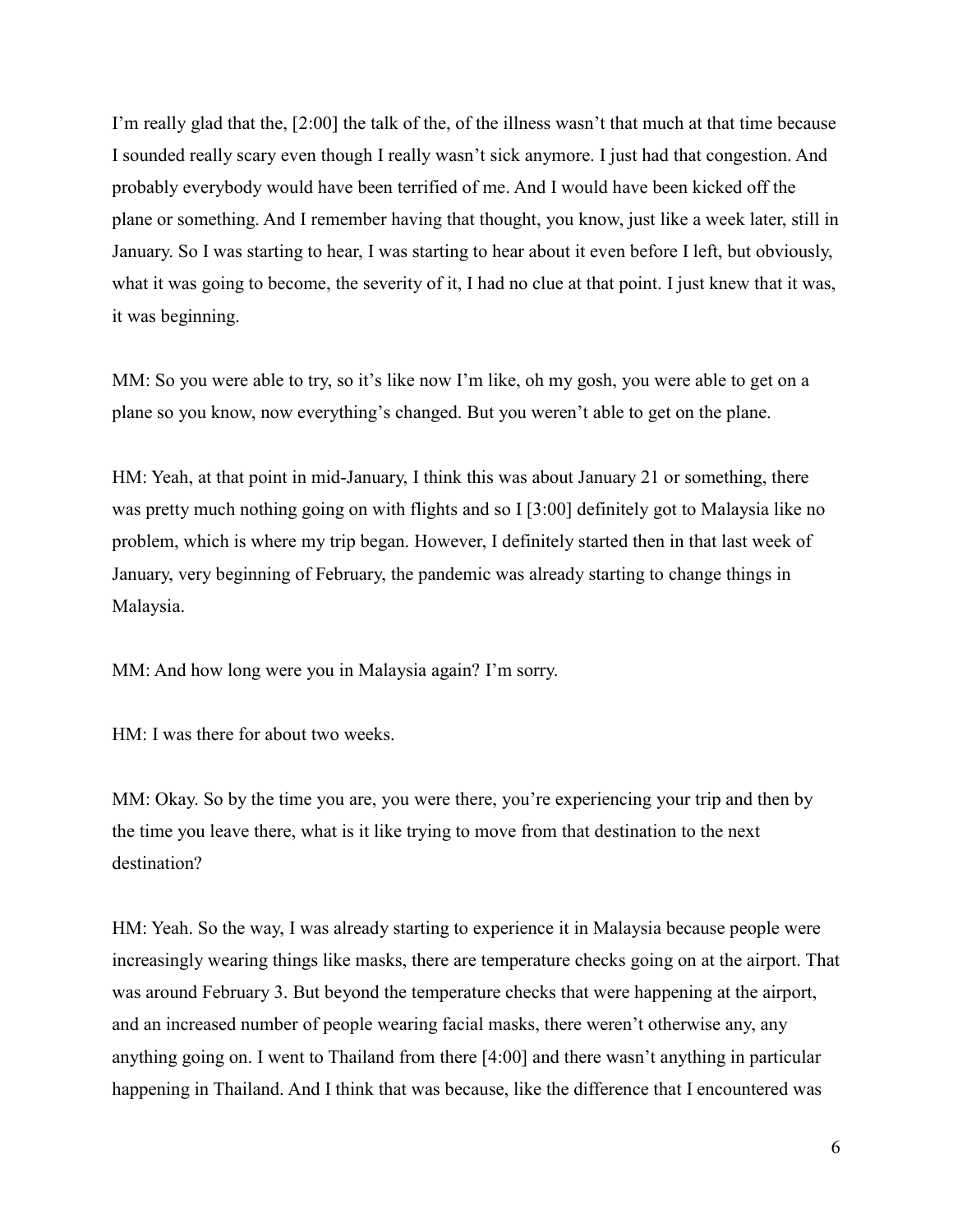in Malaysia I was in just like typically Malaysian cities without many tourists at them. And I think people in Malaysia were a little more cautious about these things. Well, when I got to Thailand, I was going more towards like, beachy areas that had many people from Europe and there was much more, more blasé.

MM: That's really interesting. And so when, so if you could, if you could kind of paint me a picture, I always say like, in these interviews, tell me what's in the polaroid picture, as you are in then, in Thailand. Paint me a picture of what it's like as it begins to occur to you like, okay, like, I need to be cognizant of what's going on here. Like what you're hearing in the news, [5:00] in the local area, like, tell me what that is like the day where you're like, oh, this is real?

HM: Yeah, the first few weeks in Thailand, everything was feeling pretty normal. You know, I knew what was going on, but it didn't feel particularly alarming at that time. But I remember there was a day, I'm going to say it was somewhere around February 20, but I could be wrong on the date. And I woke up to the news that the, the disease had really sprouted in Iran, Italy and South Korea. And it was like hearing about all three of those at once, that really alarmed me because I was like, okay, these are very disparate areas geographically, politically, you know, in terms of public health, government, they're all places that would respond to a big problem in totally different ways, and [6:00] yet this problem has become a thing simultaneously in all three. And that is when I started to become a little bit alarmed. But, yeah, go ahead.

MM: And what were, and tell us about what your worries were as a Westerner but abroad. Tell us about some of the, like what was on your worry list?

HM: I, it really like it's strange, like my worries continued to feel sort of abstract. Because even though Thailand was also being impacted by it, it really felt like something that was like happening in you know, if you were particularly unlucky, or if you were in a very urban area. And it just like didn't seem like something that was close to me, even though I was starting to feel alarmed about the world at large because like, even though the problem was [7:00] picking up speed, life around me as I can see it in Thailand was mostly still continuing as normal. They were doing things like checking people's temperature when they go into the airport. I was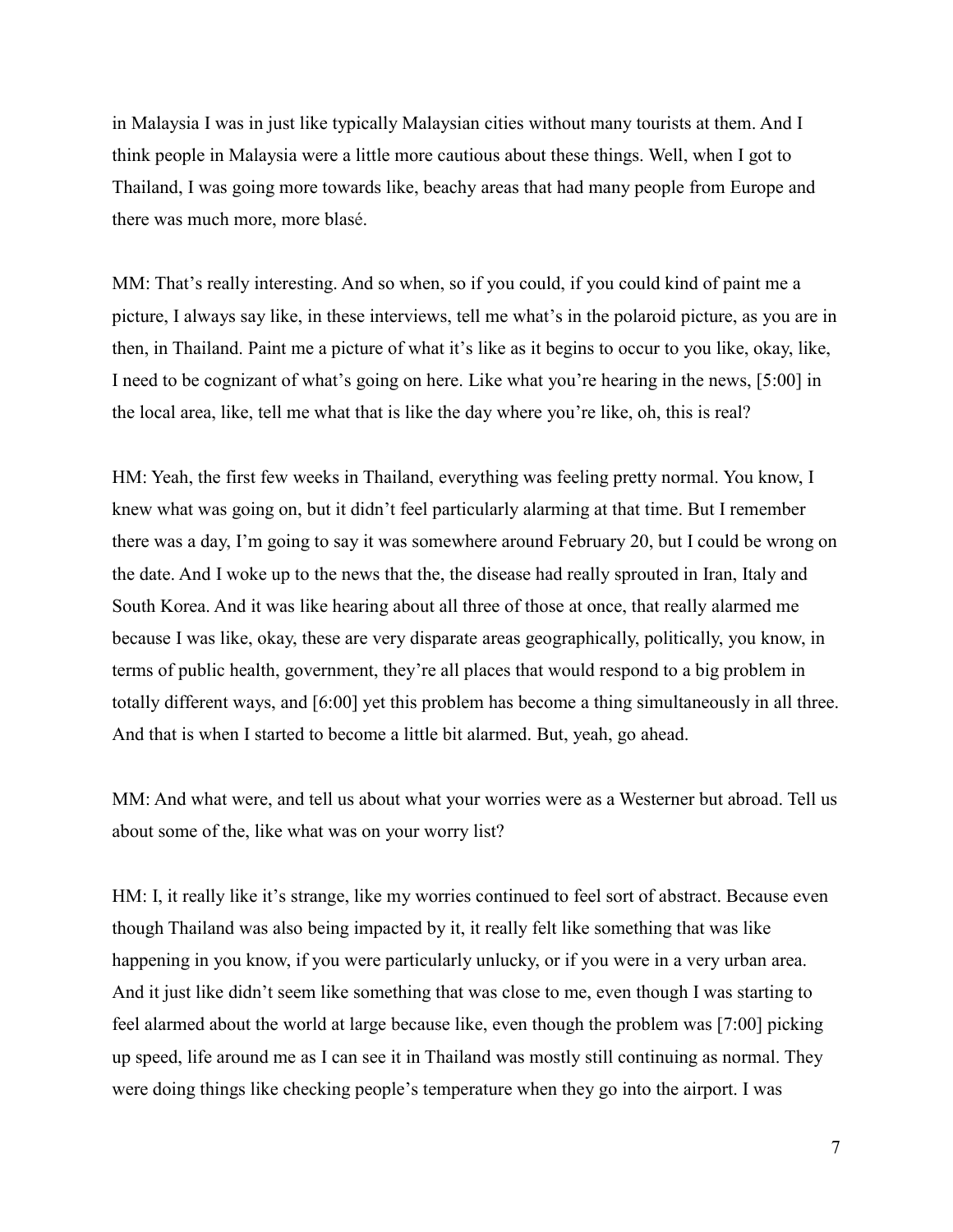wearing a facial mask when I was in crowded places like on a plane as most Thai people were doing increasingly, you know, any like service employee would always be wearing a mask, you know, that stuff was very much increasing, people on trains and so on. But things weren't like closed, for example, because the lockdown didn't begin in Thailand until mid-March and so things felt somewhat normal. However, there were, there were ever fewer people places, like tourists in the places I was going to, which really became apparent to me by the end of February when I went to Angkor Wat and got the really strange experience of a very uncrowded Angkor Wat. And the guides there were [8:00] talking about how business had just like really taken a nosedive because even though most people still had freedom of movement, at that point, Thailand at least, maybe Cambodia, had cut off travel from China. And China is such a huge source of tourism and revenue in those countries that without Chinese tourists the whole market looked very different.

MM: Wow. So I want to ask you about the call that went out, I guess from the United States, would it have been the State Department, that was like, basically telling US citizens to come back, right? That, was that, correct me if I'm wrong, there was this call that went out that basically was like, "come home." I know a lot of different nation states were kind of doing that calling their citizens home. Did you hear that call where you were in Thailand? Did you, what did you think about that? [9:00]

HM: So at that point, I had gone from Cambodia to Laos.

### MM: Okay. Sorry.

HM: And when I was in Laos, I remember it was March 14 when I was in Laos. I was supposed to leave Southeast Asia on that day and go on to Japan. That was the continuation of my trip. But by March 14, the wheels were really starting to fall off. The whole world was starting to go into lockdown then. The State Department call had come out sometime around March 14, give or take a few days. And it just, it was starting to become very apparent to me that just like every day was just this like avalanche of bad news. And I began to realize that borders were going to close, lockdowns were going to happen everywhere, and I really needed to think about where I was,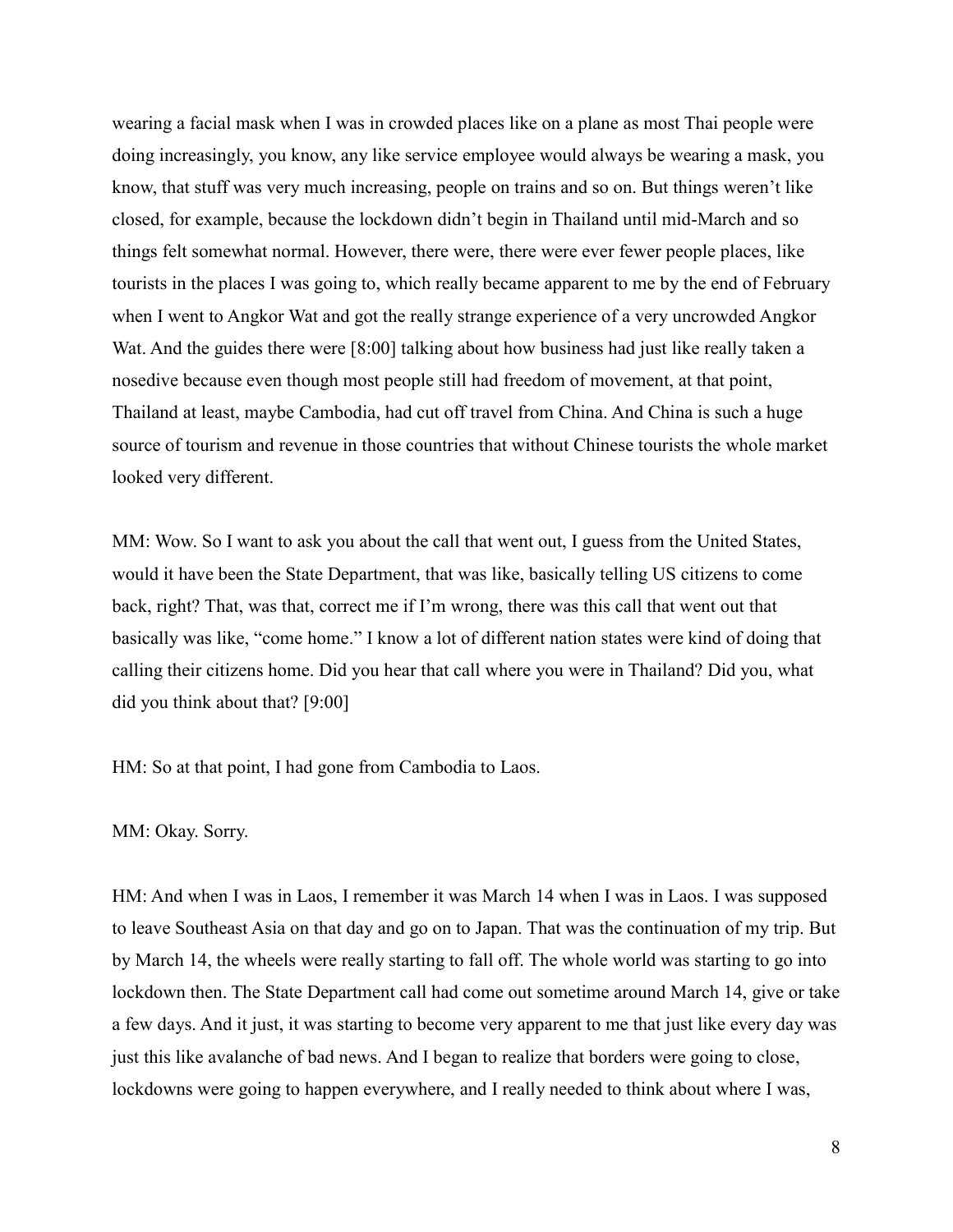rather than just like seeing it as a problem like beyond [10:00] me. Because, you know, I was in such rural areas, I wasn't around very many people, it just didn't feel super present. But I realized that as I thought about what was going to happen, where I had three sort of paths in front of me: continue on to Japan, heed this call from the State Department, or stay where I am in Southeast Asia, but I really needed to think, really thinking ahead about where I wanted to be and what was going to be a safe situation for me. And so on that day, March 14, my flight to Japan had a layover back in Thailand, and I took my first flight back to Thailand and then I just didn't get on my next flight.

# MM: Oh, wow.

HM: I just, I just stayed in Thailand. And I did a, I did a lot of thinking about what I was going to do, a little more rushed at that time, but you know, I thought about it more and more as the days went on, and I decided based on a [11:00] few things. The first is, I didn't want to go to Japan anymore because the problem there was a little bit hard to gauge because it was becoming apparent that the numbers for the virus were being suppressed in order to, in order to paint a rosier picture, so they could still hold the Olympics for the summer. Because, it feels so funny now to think about things like that. That was very much part of the conversation in March, like, are the Olympics going to happen? Now it seems silly, but back then that was very much on Japan's mind. And so I was like, Japan is a colder place, it's going to be winter, it's more expensive. I decided that wasn't the place for me. And then I was getting a lot of messages, especially from my concerned parents being like, "Have you heard about what the State Department is saying? They're saying everybody needs to come back to America now. They're not going to offer international [12:00] assistance for anybody. They're closing the consulate, you're going to be stuck where you are, blah, blah, blah." And I, you know, I, I hated to upset some of the people that were scared for me, but as I thought about what was happening in the United States, and it's very, very rough response to things, you know, the very slow pace of it, how people weren't acting alarmed about it, the fact that the political powers that be were not really responding to it in a very vigorous way. I imagined myself re-entering a situation that seemed quite dangerous to me, being in a place that seemed quite leaderless to me. And in being stuck inside, you know, who knows where, because I could go back to my parents' home, but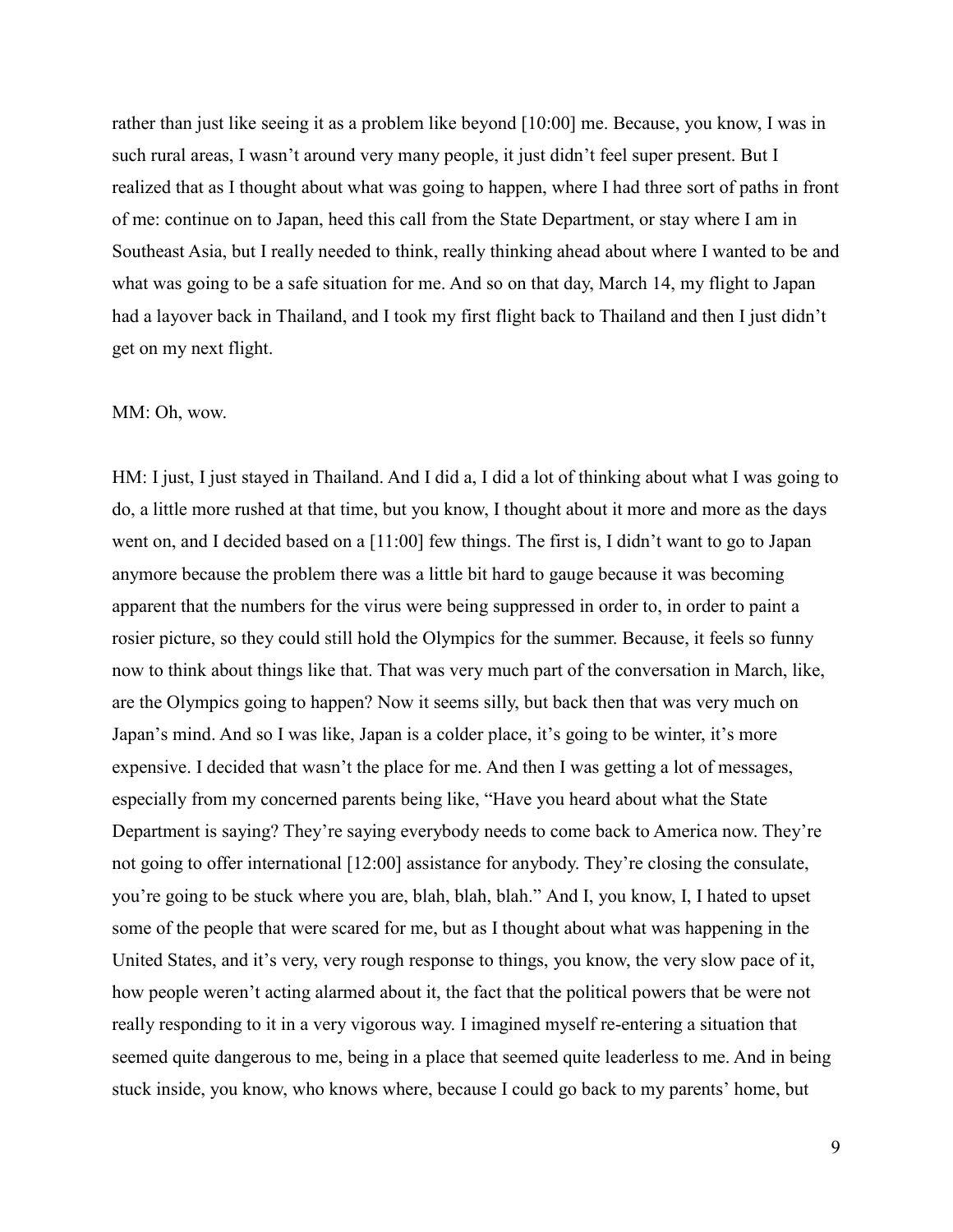then I'd be stuck in Appalachia and also I'd have to stay away from them for two weeks. [13:00] They're in their 60s and I wouldn't want to get them sick. My, my apartment in New York, I had a subletter, but even if the subletter left I would be going right into the epicenter that was starting to appear. You know, I can go to my brother's garage in Los Angeles. None of them really seemed very appealing. And all of it seemed way more dangerous than where, than where I was. Because by that point, you know, measures were increasing of responding to it, containing it, that sort of thing in places like Thailand. So I decided to go from Laos to Thailand, because Laos has a much less developed medical system than Thailand does. And a lot of people from Laos will go to Thailand for medical treatment. And government is more open, I'd say in Thailand, not completely open, but if you, you have more access to information there. So I ended up going down to, I ended up [14:00] leaving Bangkok, going, flying down to a more southern province called Krabi, which I had been in earlier in my trip, and heading to the island of Koh Lanta because I thought, you know, if I'm in a place that's an island that offered some, you know, natural safety measures. It wasn't that far from things like hospitals and international airports if I needed them. But otherwise, you know, with so many businesses closing, the whole country was going into lockdown at that point, the things that an island offers like the jungle, a beach, nature, you know, fresh food growing, things like that, that remain eternal even when things are in a shutdown. I thought, you know, I can still have some quality of life rather than being stuck in somebody's house. I can, I can still swim, I can still exercise, [15:00] I can live cheaply. And it doesn't seem like such a bad way to be because at that point, I was like, wherever I am, I'm stuck there. I'm not going to be not seeing anybody, I'm not going to be building quality time with anyone, I'm not going to be going to any businesses, so why not have it be a tropical island? And so I spent three weeks on Koh Lanta and then I took a boat to the neighboring island of Koh Jum and at that point, boat transportation was totally shutting down in Thailand as well. And so I could have gone back to the mainland I think a few weeks later, but for the most part, I was like semi marooned on the island of Koh Jum. And I spent two and a half months on that island. So it was an extensive period. [16:00]

MM: Okay, I have two questions. This is quite fascinating. And I'm so grateful to you for sharing this story. So when you flew back from Japan to Thailand and you, you literally are taking that step where you're like, I'm supposed to get on another plane, whatever. And you decide no, I'm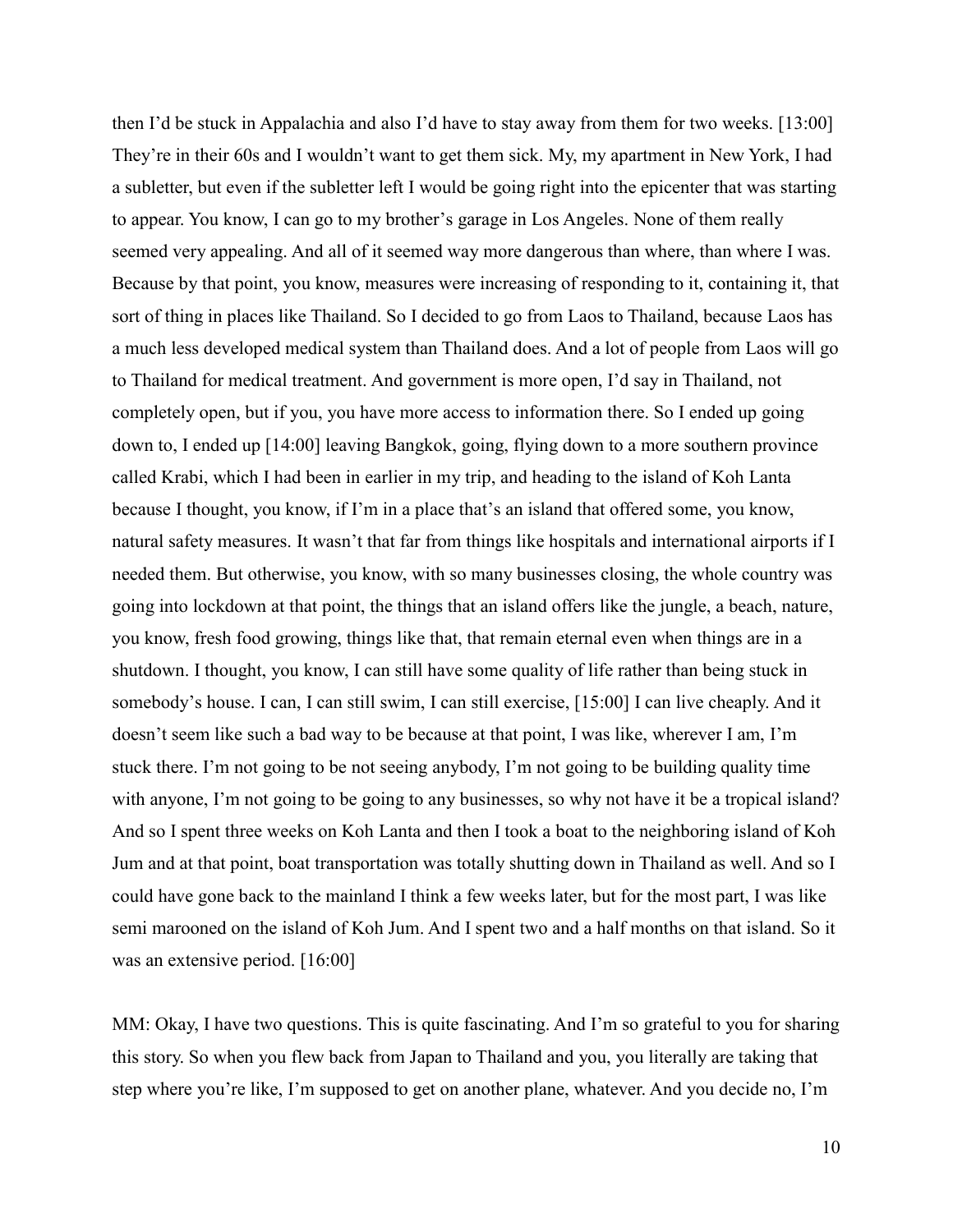actually just going to leave the airport. What was that moment like? Just like that really tiny moment? Emotionally.

HM: It, I think that it felt a little bit like this really like tiny kind of devastation of realizing that that's when I knew like, oh, the world is changing. The world has changed. Because at that point, I was making a decision that I would have never anticipated. And I had to really admit that the wheels were falling off as I said, that everything was going in some totally different direction and all my carefully laid plans, because I had everything booked and planned [17:00] and plotted, that it just wasn't going to happen. And some other new future was opening before me that I had no concept of, of I didn't know the places that I was going to, I didn't really know anything about them. And I, it was like, it was scary. It was also kind of exhilarating. And it really felt like going into, into the unknown.

There was also in that moment some a, some kind of stubborn sensibility in me. The stubbornness was partially like well, I'm out on an adventure so I'm going to stay on an adventure. And also some stubbornness in, in how I interacted with the, with the people that were messaging me because a lot of people were very concerned about me. And, and, and I didn't think of things necessarily the same because I was [18:00] really interrogating my assumptions about what is life well lived. And then what, what am I doing if I'm, if I'm stuck in a place, or if I can't see my friends or I can't see my family, what am I doing? And I had to interrogate some of my assumptions about home because, you know, there's this deep instinct in us that we're supposed to trust the place that we're from, that we'll be safe from where we're from. And my parents definitely had that very strong nesting instinct of being like, come back, be here, be safe, our medical system, all of that sort of thing. And I had to really unmoor myself from, from those assumptions about where I'd actually be safe because as I as I read about how things are unfolding in New York City and beyond, I just I didn't feel convinced that that was really a place that was going to be safer for me than being in Thailand.

MM: I think that's such a poignant thing [19:00] for you to say because I feel like, as we've talked with other people we've interviewed that the pandemic has pulled back this curtain on the United States' capabilities, where there's a story about the United States and our capability of taking care of its citizens. And then now we see this kind of reality, and that there is a sadness for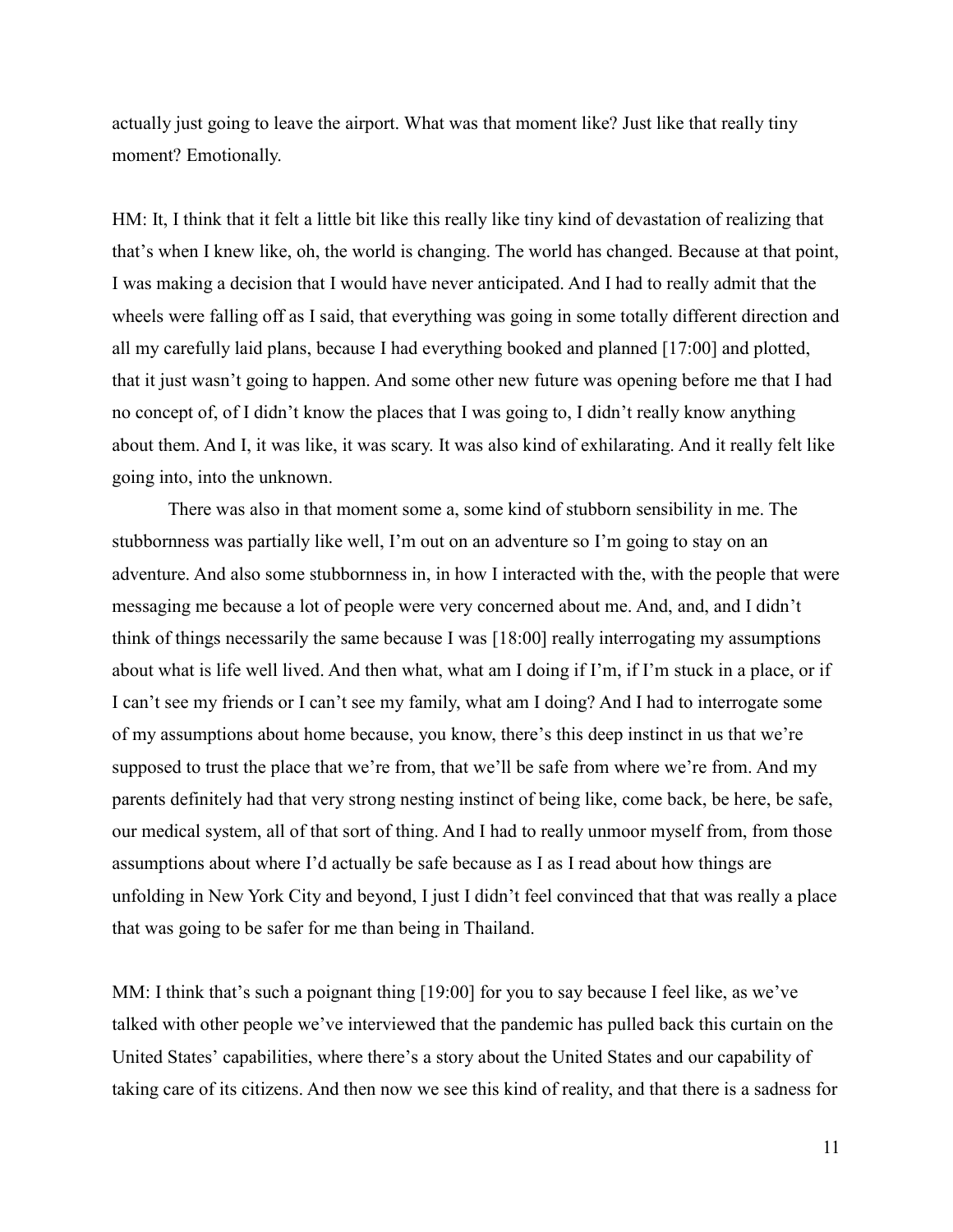people who are citizens who are, who are just like, wow, it's over. Like this story, this story is, it's a story. And that, that brings sadness to people and I'm sure it brought sadness to your parents as you make that decision. You're like, I'm actually safer in Thailand.

HM: Yeah.

MM: So.

HM: That's very much how I felt because, you know, I was a little disillusioned with seeing all things related to the United States anyway, but it just brought it into such sharp relief. And as their responses evolved over those next three months, [20:00] my parents', and they started to realize like, maybe sort of begrudgingly, that I was kind of right. I think that was, that was hard because that was, that was a loss of something that they believed in for much longer than I did. You know, my dad said to me a few months ago, I don't even think he was talking, I think it was even before the pandemic, but just talking about other things of the political situation with the United States, where he said, you know, "For so long in my life, I always have believed in the United States' ability to, everything ends up okay in the end, that we write our path, that our institutions are strong and capable and can check each other." Because in so many ways, he really lived that, that kind of American success narrative of, you know, from, from how he grew up to what he achieved, and to learn that he was really losing his faith in that you know, in his [21:00] 60s is hard because he was holding on to it for so much longer than I did.

MM: Yeah. So now I want to ask you about how you sourced food when you were on the island. Can you tell me a little bit, so it's because I'm, you know, I'm recalling my own experience here in Providence. It was like, we really kind of started building stores in our home like we went we purposely food shopped and brought, bought things that we could freeze, and we had the freezer all set up. And so for you, you were starting from a completely different place. So tell me about how you sourced a place to lodge and tell me about how you sourced food when you went on the island where you, well, I guess both islands. You said three weeks and then a second Island, right?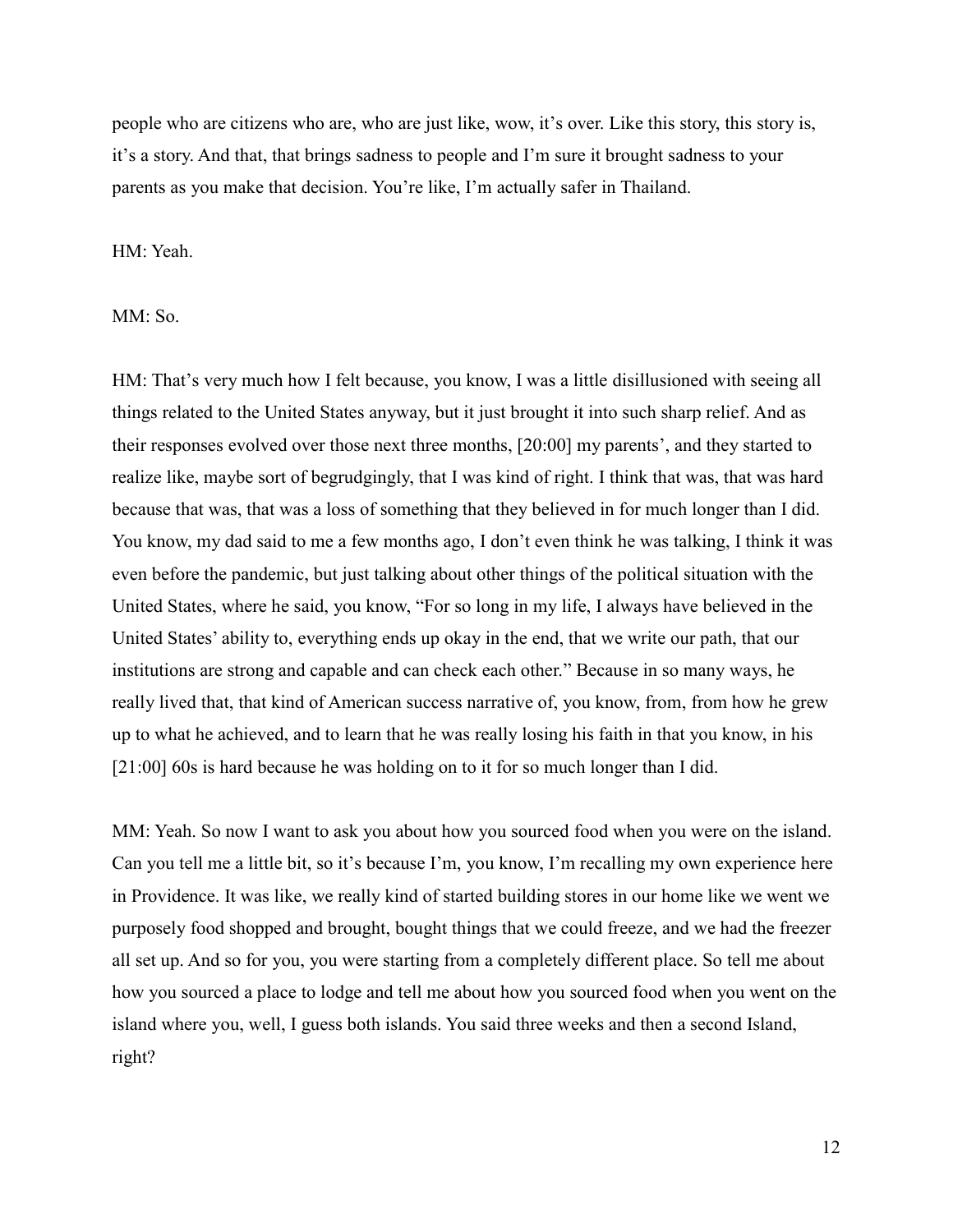HM: Yeah. It was, all of that was a, was a strange and interesting experience mostly because the things that were happening on the islands were [22:00] so different than what was happening to almost everybody in the rest of the world. And then I knew what was happening, not just in the United States, but even like mainland Thailand, where people were doing things like the storage and all of that. But well, getting a little bit ahead of myself, I'll just kind of take it chronologically. When I was on Koh Lanta, things were still relatively normal. And then I could just get on a website like booking.com or whatever and just book a place to stay. And I didn't really feel like I needed to hunker down yet because the lockdown had not begun in Thailand yet. And then I was being careful. I would be like wearing a mask if I was in a taxi, that sort of thing. But I didn't feel like I needed to like establish, you know, my little fortress.

#### MM: Bunker, yeah.

HM: Yeah. And I realized that things were changing, though, near the end of my time and Koh Lanta because a place that I had booked to stay for a few days said, [23:00] "We can't have anybody here anymore, we're closing." And then another place said, "Nobody's allowed in the pool anymore." And then another place they knocked on my door said that Thailand has instituted a curfew from 10pm to like 6am, 4am, something like that. So those changes were starting to happen. And when I left Lanta, I really left it at like the last possible chance because at that point, I was like, okay, I could maybe experience one more place, the neighboring island of Jum, or I could spend the whole rest of my time on Lanta. And for me, somebody who's kind of hungry for adventure and change, I took that last possible opportunity to take a boat to the neighboring island of Jum. And, and then I, there I was pretty much stuck because then boat transportation was over. So the thing that was really interesting though, about being on Jum is because boat transportation [24:00] ended and, they're at that point foreign tourists were not being allowed in the country. They hadn't been allowed in the country for probably, I'm going to say like three, two, three weeks at that point. It meant that people were only leaving the island. Nobody was allowed to come onto the island. No tourists were allowed into the country. It's, the number of people was really dwindling. So when I arrived there, from the local like, medical clinic, a person came to like, take my temperature and record any symptoms I had like three times over the over the next like two or three weeks. I didn't have anything and from talking to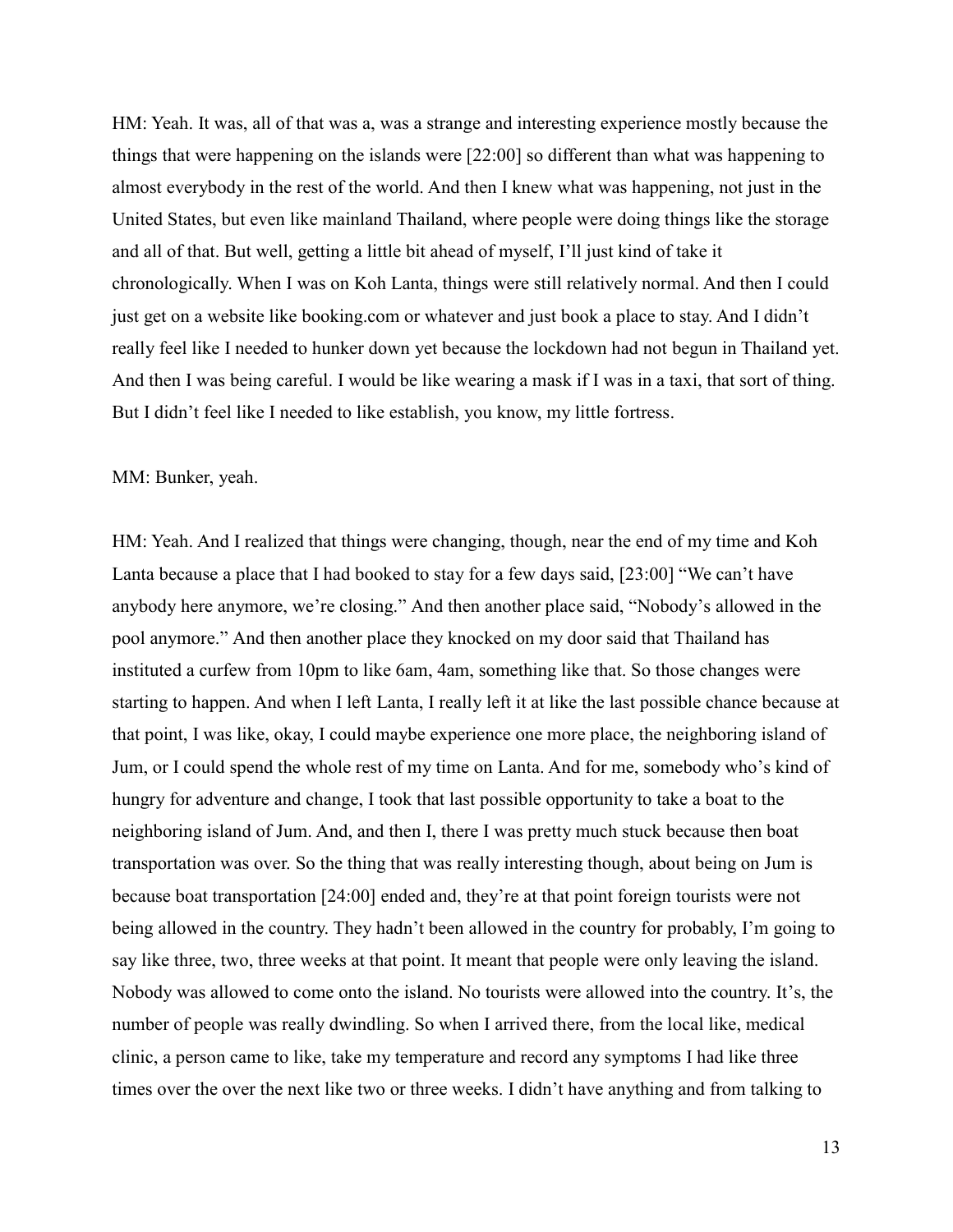people on Jum, the virus never reached the island. We never got sick and then they closed down transportation and so it's just was like this sort of like bastion of good health, while the rest of the country was in shutdown. So, [25:00] in terms of building up like a store of food and that sort of thing, I never, I never had to do it, because the businesses that are on the island which are only really small stores, you know, like a produce kind of market that's outside, they just kept running and people on the island just kept going to them as normal even though the rest of Thailand, that stuff was not going on at all. Other places in Thailand where it's in very severe lockdown, that just never happened on Jum because it's so rural, so few people live there, that it didn't reach us.

So I found a place to stay by looking at listings online and then like walking to the place and seeing if there was anybody there because everything was closed on the island that wasn't like, you know, a place to get food like all the, most of the hotels were closed, the island is really becoming quite deserted except for locals, and that's [26:00] how I ended up meeting the family that owned the bungalow that I stayed in for over two months, called the [inaudible] family. And I, they had like a little collection of little bungalows out in the garden and I was the only person there and I stayed there for over for over two months.

MM: Whoa. So you just went up to their door and were like, "Hello. Can I please stay here?"

HM: Yeah. I, at that point, I knew I needed to find a place to make myself comfortable, you know, from the first place I'd arrived and stayed in just when I arrived on Jum. So I was like, I need to find a place that has air conditioning because it's so hot here. And you can't always find that there. I needed to find a place with a refrigerator so I could store food. I needed to have functional internet. Again, not something you can always find in a place like Jum, which, you know, has like lots of rolling blackouts, for example. [27:00] Because I, you know, I wanted to be able to connect and just to be comfortable. Because I started to become aware I didn't know at all how long I was going to be there. A few weeks, a few months, I had no clue. So I kind of scouted things out, met this family, and they became pretty much the only people that I had much of any contact with for these for these last few months.

MM: Wow, that is so kind of them to open one of their bungalows to, to keep you safe. That's like just so wonderful.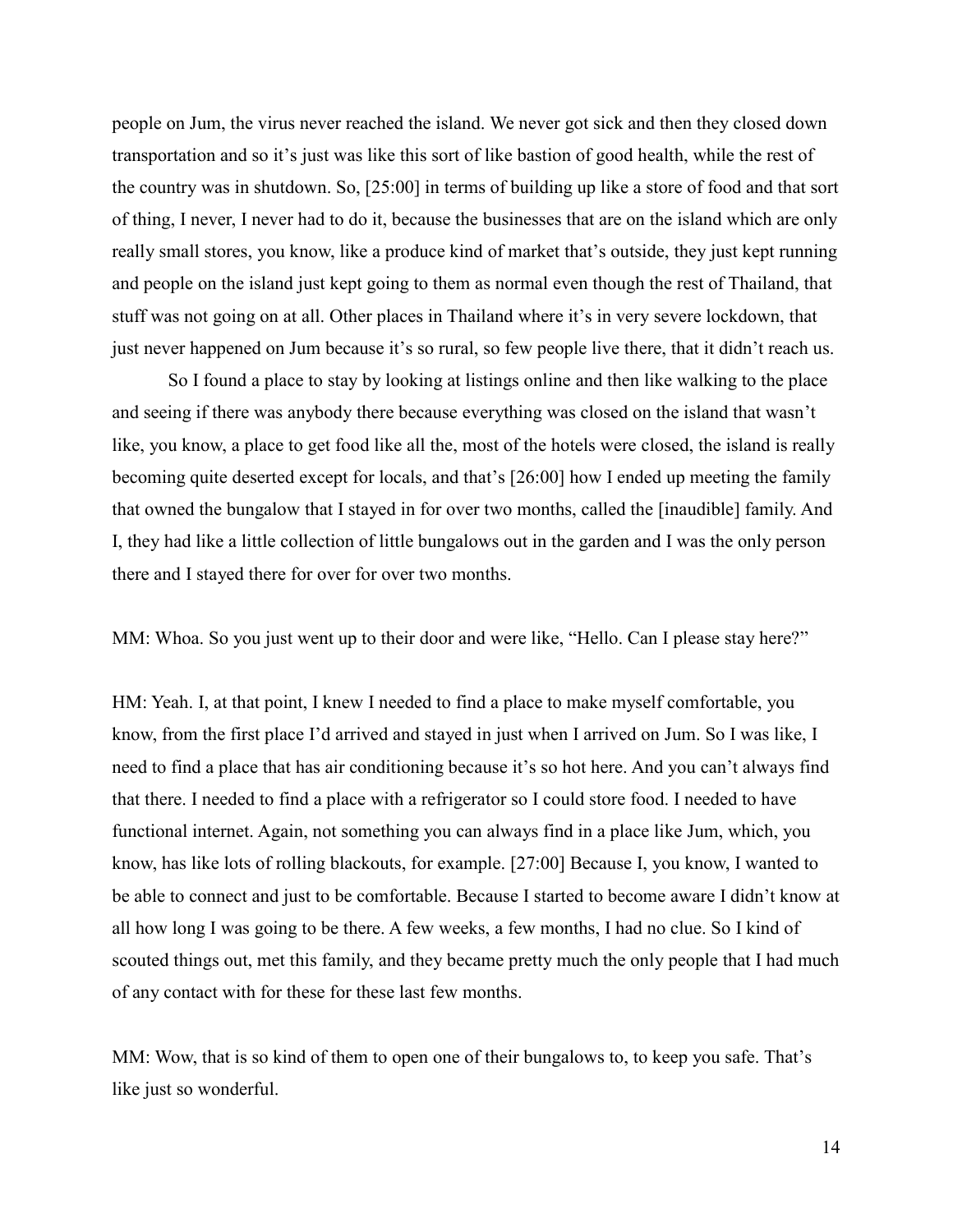HM: But of course, it was also going the other way of everybody on the island who was in any way involved in in hospitality industries. Their entire income had been cut off. And a lot of people in Thailand are living on way less than people in the United States are and so when the lockdown happened with no evident ending in Thailand, [28:00] it has been, so many people were being thrust into poverty. In a place that's as undeveloped as Jum it kind of goes two ways because, you know, people there are really living with not much, but at the same time as a rural tropical island, it's quite self-sustaining because all the produce I was eating was just stuff that was like growing out in the yard. And so it was a really like fresh organic experience. It was a kind of place that could sustain itself, but any outside income was just totally cut off because you couldn't even come to the island. For, it's not just that foreign tourists aren't allowed in Thailand right now, they're not even letting all Thai people back into the country. They're doing it in this very controlled sort of way where they have like one flight a day from some country to let people back in. But some of those are Thai people that have been waiting for one or two months [29:00] to try to get back into Thailand. Not the way it is in the United States where you can just get on any commercial flight and enter the country, as long as you're a US citizen.

MM: We, now correct me if I'm wrong, but Thailand has been lauded as controlling the virus far better, subsequent to, as time has gone on, and clearly these like very tight measures is the way, this is like the only way we have to do this, right, or any nation, if they're willing to do it. But that is so, what you're articulating is how truly difficult that is, and the impact on people's lives financially.

HM: Absolutely, because Thailand has had a lot of successes, but also the devastation from it is pretty extreme. And, you know, for a lot of people who are who are living much closer, you know, to or below the poverty line in Thailand, there's been a lot of stress and anxiety about it for people. For example, [30:00] with a lot of people being plunged into poverty, things were happening in various places in Thailand where, you know, they were giving out, like food donations, like food pantries were opening up so that people wouldn't starve, but inevitably, people would start crowding them and grabbing for food and hoarding it, whatever. And suddenly, all these problems that they were trying to avoid were happening right there, you know, with people crowding and all that sort of thing.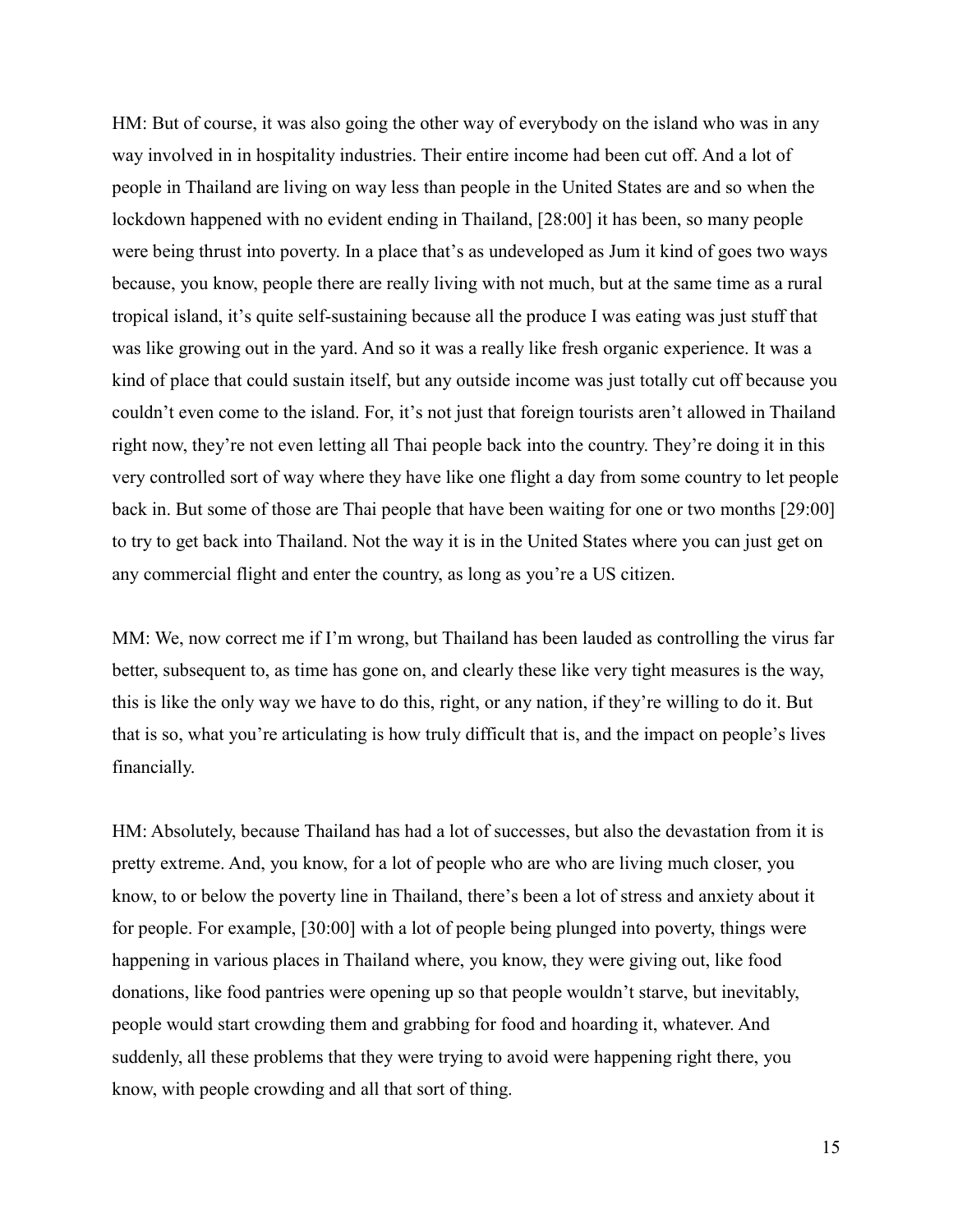That aspect was actually very critical for my being able to stay in Thailand. Because what started to happen, as the shutdown began, is a lot of a lot of foreign tourists were stranded in the various places they were and, but our visas, were going to run out. My visa was set to run out on April 11. And at that point, I was on an island that was closed off from the world and I couldn't even leave. So what happened is the government extended [31:00] any foreigners' visa until the end of April, and then until the end of July shortly after, so that all those people could stay in the country for their own safety, so that they weren't crowding immigration offices anymore, which was what was happening, and so that anybody involved in the service industry in Thailand might still have some source of income, just as I was the [inaudible] family's only source of income as I rented their little bungalow.

MM: Oh, wow. Wow. So as we kind of run up on our, I feel like I could talk to you all day. This is just fascinating story. You, you then take this time and you're with this family. And then as we move up to the current moment, I'm sure you had some really beautiful, peaceful times on that island. I can just like, imagine what that was like, but when it comes to an end, and you decide, okay, it's time to go to the next spot. Tell us about that moment. [32:00]

HM: Yeah. Time on the island was, was great. It was like very tranquil. I was just like swimming, eating lots of fruits, you know, looking at monkeys and crabs and lizards, all the things that live on the island. But it was also a very strange experience because my understanding of the pandemic was basically just what was happening on my screen. It was not part of my life. The ways that it impacted life were so far away from what I was experiencing and it was very strange talking to friends family back in places like the United States or Britain, who are all kind of having one experience and then I was just having this totally different experience where I was just like wandering around in the jungle. And it felt, it felt very bizarre to have this like weird kind of like divergence occurring where their lives were just not relatable to mine at all. And the fact of it all happening on my screen became especially weird because, you know, sometimes the family would be like, [33:00] because they spoke a little bit of English, I spoke almost no Thai, but they would ask me about things that were going on in the United States with, with the virus and then in recent weeks with the Black Lives Matter protests, because they would hear about it in Thailand, and they would watch the, they would, you know, see the pictures and they'd be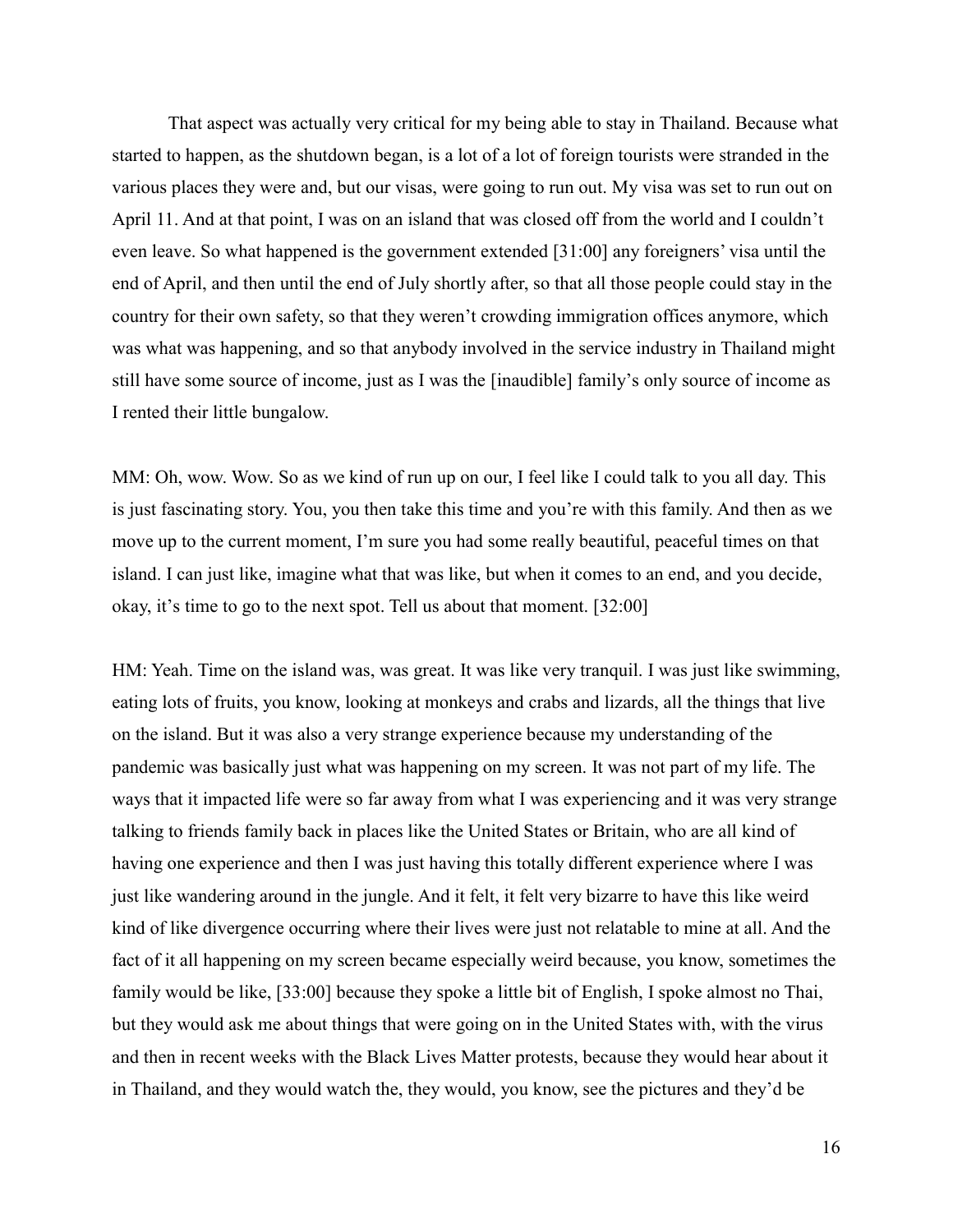like, "What is going on in your country?" Especially because things like the controversy over wearing masks don't exist in a place like Thailand the way they do in the United States so it sounded totally strange. Anyway, but as I –

MM: Did, can I ask a question?

HM: Yes.

MM: Did they think that the government, that the US government was falling by any chance? Did, was there any kind of a, was there a feeling that that this would precipitate like a falling of the government?

HM: I don't think that they really had that thought. So I couldn't say for sure because the, the level of communication between us is pretty low. But they weren't, they definitely found it to be [34:00] shocking, alarming, and weird. You know, it was like, they would like, they would shake their heads at it. When I talked to other Thai people on the island, you know, whether that's a business and they'd be like, "Where are you from?" And I'd say the United States, and they would react with like, "Oh, the United States, very dangerous, don't go back there," which is a real weird reaction to receive from people. But of course, you know, as time went on, I did eventually make the decision to go back and it was a hard decision to make. But I, you know, I thought I can be safe here, I can have a nice time on this island, I am having a nice time with this island, but my life is also composed of my friends and family. And at that point, I had been a very long time since I've seen a single person I knew and the idea of not seeing anybody I knew, I just, I felt like I was [35:00] treading water without any, without any endpoint in a place that was paradise, but without anybody to share it with. And so even though I felt a lot of trepidation about coming back to the United States, because I felt so peaceful and safe there, I did want to have the opportunity to see people I know to, to speak English in, you know, full and complicated sentences, you know, to have the things that otherwise I thought constituted my life and my identity, but suddenly become no part of my life at all.

MM: That's so fascinating. And what about, that's so interesting, and what have you thought at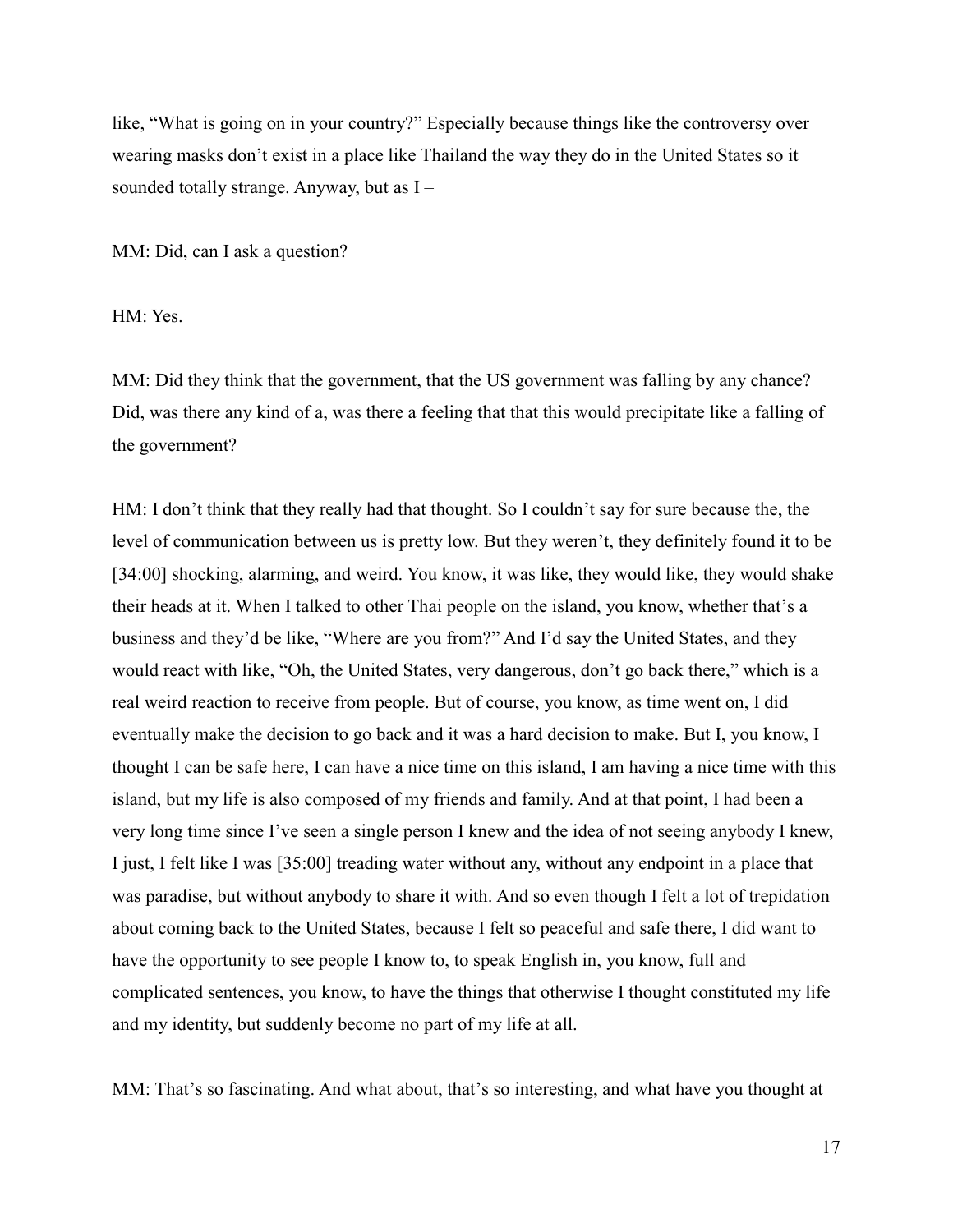all about how that relates to your gender identity?

HM: You know, the Thailand like, as a whole is somewhat conservative on things like gender and sexuality, but probably especially where I was on Koh Jum, [36:00] which is, it was an entirely Muslim Island, and so that kind of, that kind of like expression of myself was just like no part of my identity there. That was not a conversation I was having. It was it was just irrelevant. And any part of like, me like experiencing my sexuality or being sexually active, the combination of an ongoing pandemic, and being in a conservative place, like no way. Those parts of my, of my life just became totally separated from me, which is a thing that I've done before because, you know, I've lived in very different circumstances where I grew up, and I've done lots of international travel, and so I know how to turn off aspects of myself. But the idea of doing that in this extended indefinite way without receiving the relief of people who know you, people who get you, a place you can express yourself. It did begin to wear [37:00] on me a little bit.

MM: I think that's very important to share that for the record. I mean, you think about 100 years from now people listening into these interviews and any hearing that piece of the puzzle we just so fascinating. So you did return home and, well, to the states.

HM: Yes. I landed three days ago.

MM: Okay. And did you make a stop through, through your hometown or you went right to New York?

HM: I arrived in New York. My hometown is not near any airports so to get there would be would be an expedition. And I don't, I'm not being around anybody yet because I'm fresh off of some international flights. I feel like, you know, I might be a biohazard right now. So, even if I had gone back to my hometown, I would be staying away from my parents for a few weeks and from everybody so as not to risk anybody's health because my flights, I took [38:00] one boat, one bus, and three planes to get back. And so I was like, who knows what I picked up along the way. So I'm going to come back and isolate for a few weeks.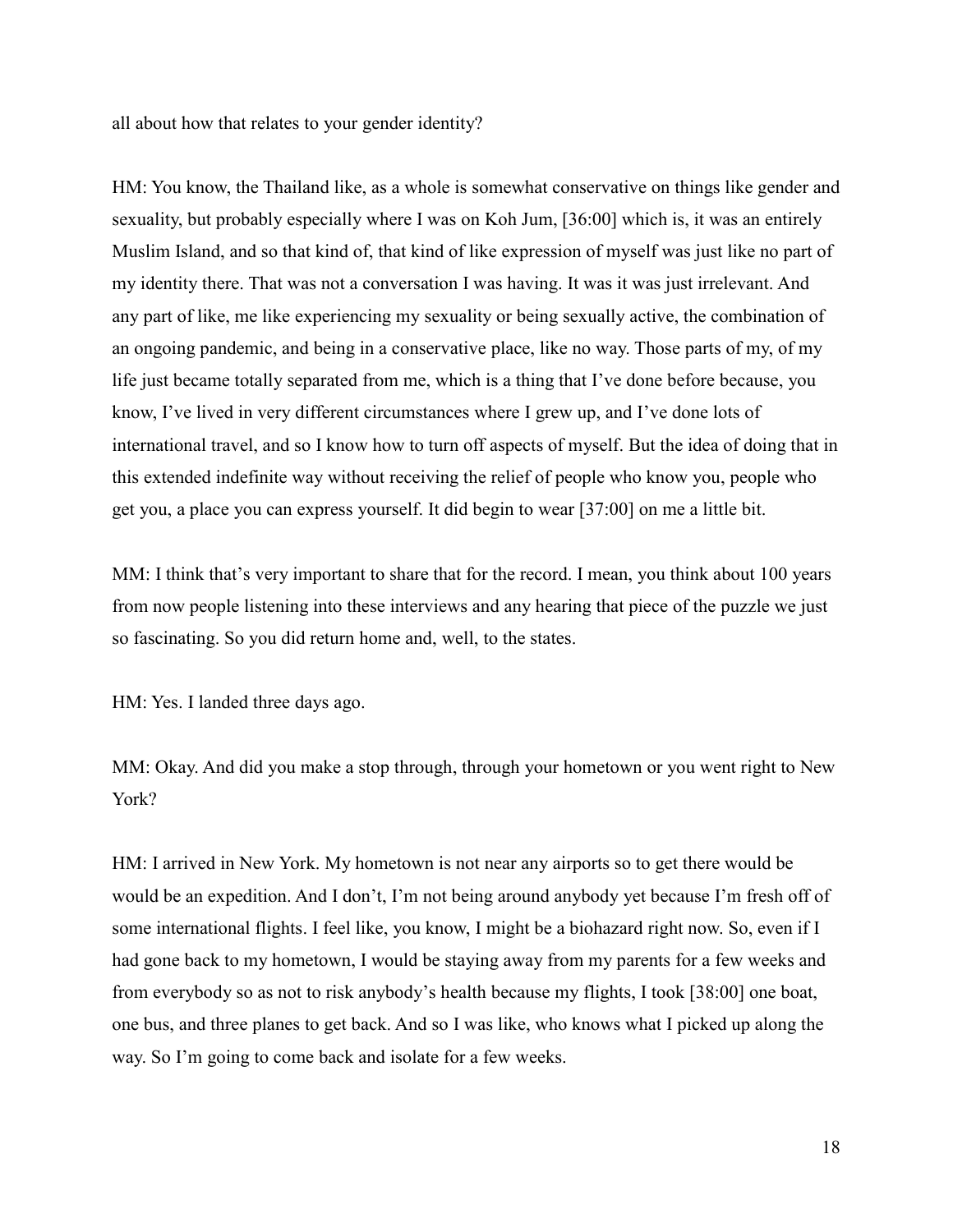MM: Did they, when you were on the island and, they must have lifted the boat travel ban? They have started taking people back to mainland?

HM: Yeah. As far as I know I'm not sure if they were allowing people onto the island anymore or if they still, if people are still banned from coming onto the island, but people were able to leave the island. I was probably, would have been able to leave the island by like, probably like mid, late April. I arrived on the island in like early April and I could have left later in the month, but I just stayed on, you know, all the way through mid-June.

MM: Was it sad stepping off the island getting on the boat to leave?

HM: Yeah, it was sad because it, I felt so grateful to the island and to the family, and to the [39:00] people that I met there, because, you know, I was, I was really vulnerable when I went on to the island because I didn't know anybody, I didn't know what was going to happen. And I really relied on the help of people around me to take me in. Or, you know, the family gave me so much like, so many of their coconuts and mangoes and stuff like that, you know, that made my life so much better. And so I was really grateful for that. And I was also feeling sad about it because I knew that as soon as I stepped onto the mainland, all the realities of what was going on in the world, which has been this, like ever present background for me, I knew it was going to suddenly become the foreground of my life. So as I enter the mainland of Thailand where you know, to enter a store or a mall, you have to write your phone number so that they can do a contact tracing, or they take your temperature when you walk into the store, and, you know, all those things are suddenly going to go into my life. It was going to be so intense because I'm three months late on everything, because I kind of went off the face of the earth in a minor way [40:00] as soon as that stuff was all beginning. And so it's just like boom all in my life at one.

MM: Well, I think for my last question to you, because we are running up on time, did it feel like a boom like an explosion when you landed in New York?

HM: It felt, I think that I had made myself very prepared for it because I'm, I'm in communication with people from back home, I pay attention to the news. You know, I try to be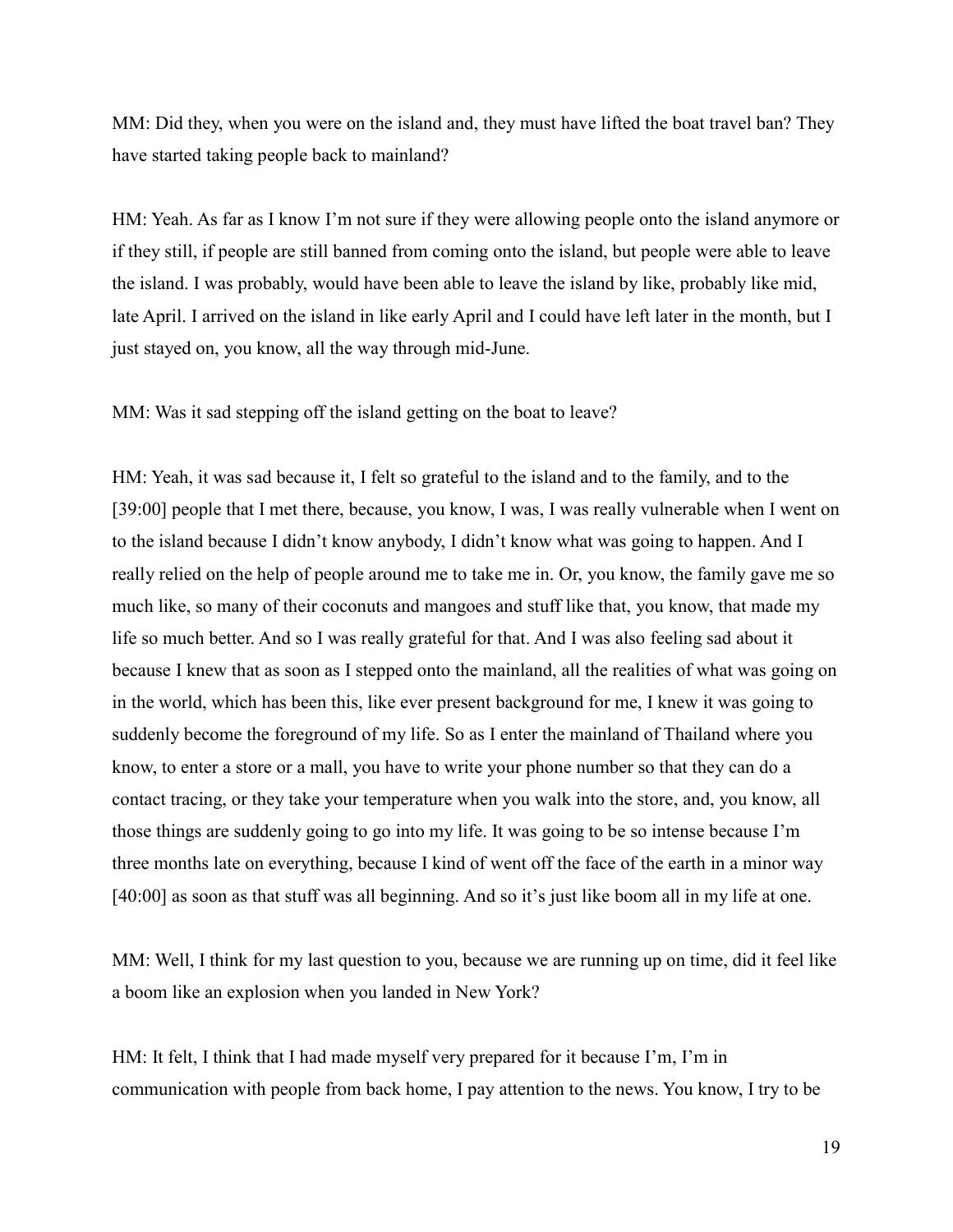knowledgeable about what's going on. And I, and I thought a lot about everything beforehand. But then when I arrived back in New York and saw things in the United States for the first time, it felt, it felt very depressing. It felt like a loss. It felt like my concept of home, like I left home, flown away for five months, and then just like arrived into a place I didn't recognize, you know. It, it, it [41:00] vanished while I was gone, which was a really strange feeling. You don't expect that when you go on vacation you're going to come back and you don't even get the homecoming that, you know, that, that catharsis of return that you usually hope for.

MM: And including with this incredible civil unrest, so it's, you know, right out the window is the demonstrations and everything else. I mean, it must have just been a lot

HM: Absolutely.

MM: Well, I want to ask you just one last question. This is what I call our kind of free share segment of this where, you know, oftentimes when we're talking, I can totally miss something that somebody really wants to get on the record that like 100 years from now a researcher or a scholar, that you really want a person to know. And like, maybe why you wanted to do this interview at all. And so please, if you'll just take the last few minutes, if there's anything else you'd like to share that I didn't ask you that you want to get on the record.

HM: Yeah. [42:00] I think, I think what I'd say is my motivation, which is that, you know, for me as somebody just taking a vacation, I, I never really thought that anything that was going on with me was that interesting or exceptional. But as the experience went on, and I realized I was really staying here on this island for a long time, I realized that, that what was happening in my life was so different from the lives of anyone around me. And it really was a very different narrative than most people were experiencing. And because it was, you know, by the day, every week or month that I was there, it just became the stranger and stranger and more divergent experience. I realized that it might have some kind of historical merit or interest, just as a way of showing how somebody, how a different place on Earth was a very different experience during all of this. [43:00] And to show the story of somebody who got kind of caught between many different currents all at once and had to navigate the situation literally from as far from home as possible,